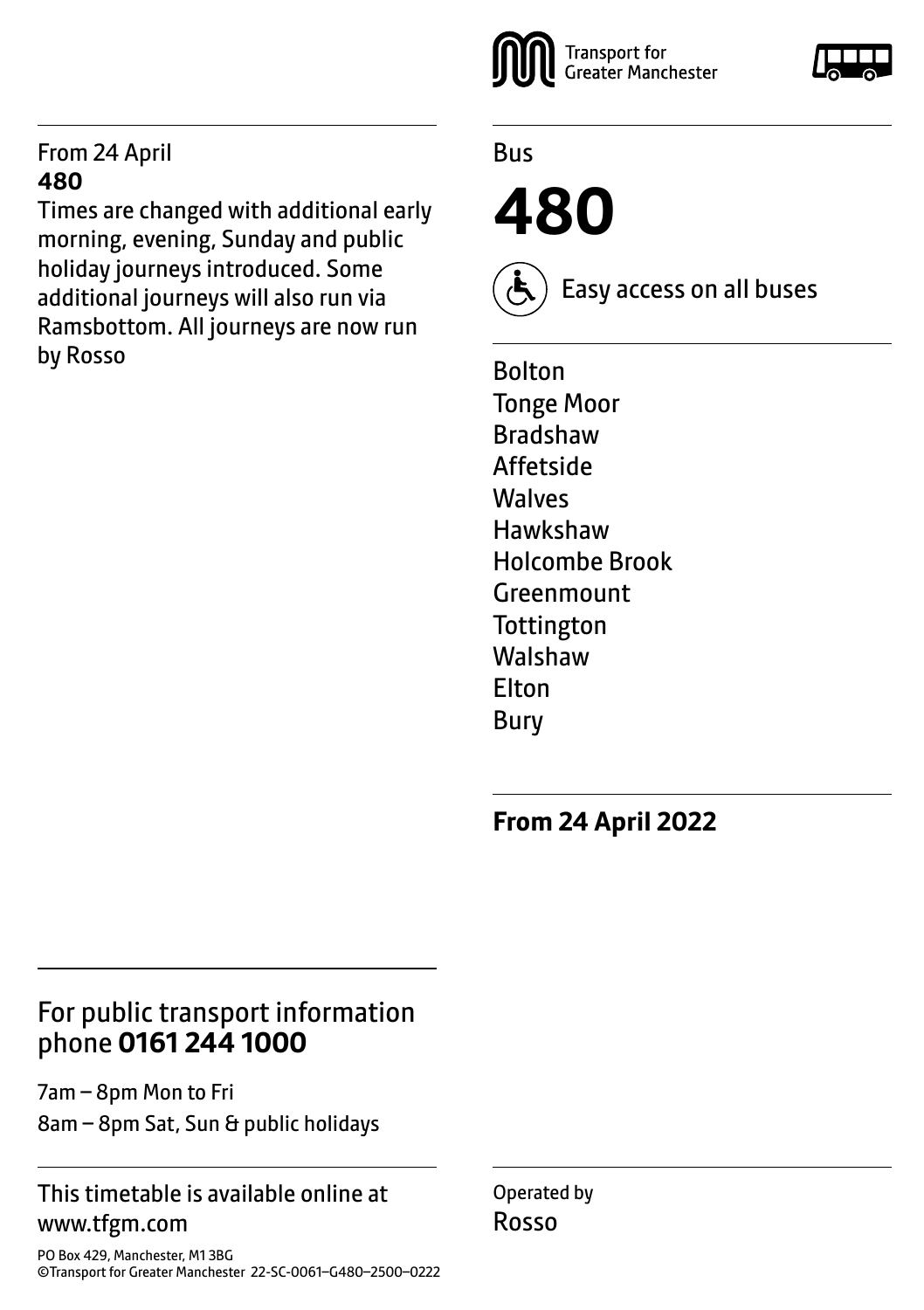# Additional information

# Alternative format

To ask for leaflets to be sent to you, or to request large print, Braille or recorded information phone 0161 244 1000 or visit www.tfgm.com

### Easy access on buses



 Journeys run with low floor buses have no steps at the entrance, making getting on and off easier. Where shown, low floor buses have a ramp for access and a dedicated space for wheelchairs and pushchairs inside the bus. The bus operator will always try to provide easy access services where these services are scheduled to run.

# Using this timetable

Timetables show the direction of travel, bus numbers and the days of the week. Main stops on the route are listed on the left. Where no time is shown against a particular stop, the bus does not stop there on that journey. Check any letters which are shown in the timetable against the key at the bottom of the page.

# Where to find information about service changes

www.tfgm.com Bus station posters Leaflets from outlets.

# Tickets and information

Bus companies offer a range of tickets for use on their own buses. For travel on any service in the County, use System One tickets, including DaySaver. Travelshops provide tickets, information and journey planning advice on buses, trains and trams for work and pleasure.

# Using the 24 hour clock

Times are shown in four figures. The first two are the hour and the last two are the minutes.

0753 is 53 minutes past 7am 1953 is 53 minutes past 7pm



# Operator details

**Rosso**

Queensgate Depot Colne Road Burnley BB10 1HH Telephone 01706 390 520 email getintouch@rossobus.com

### **Travelshops**

#### **Bolton Interchange**

Mon to Fri 7am to 5.30pm Saturday 8am to 5.30pm Sunday\* Closed

#### **Bury Interchange**

Mon to Fri 7am to 5.30pm Saturday 8am to 5.30pm Sunday\* Closed

\*Including public holidays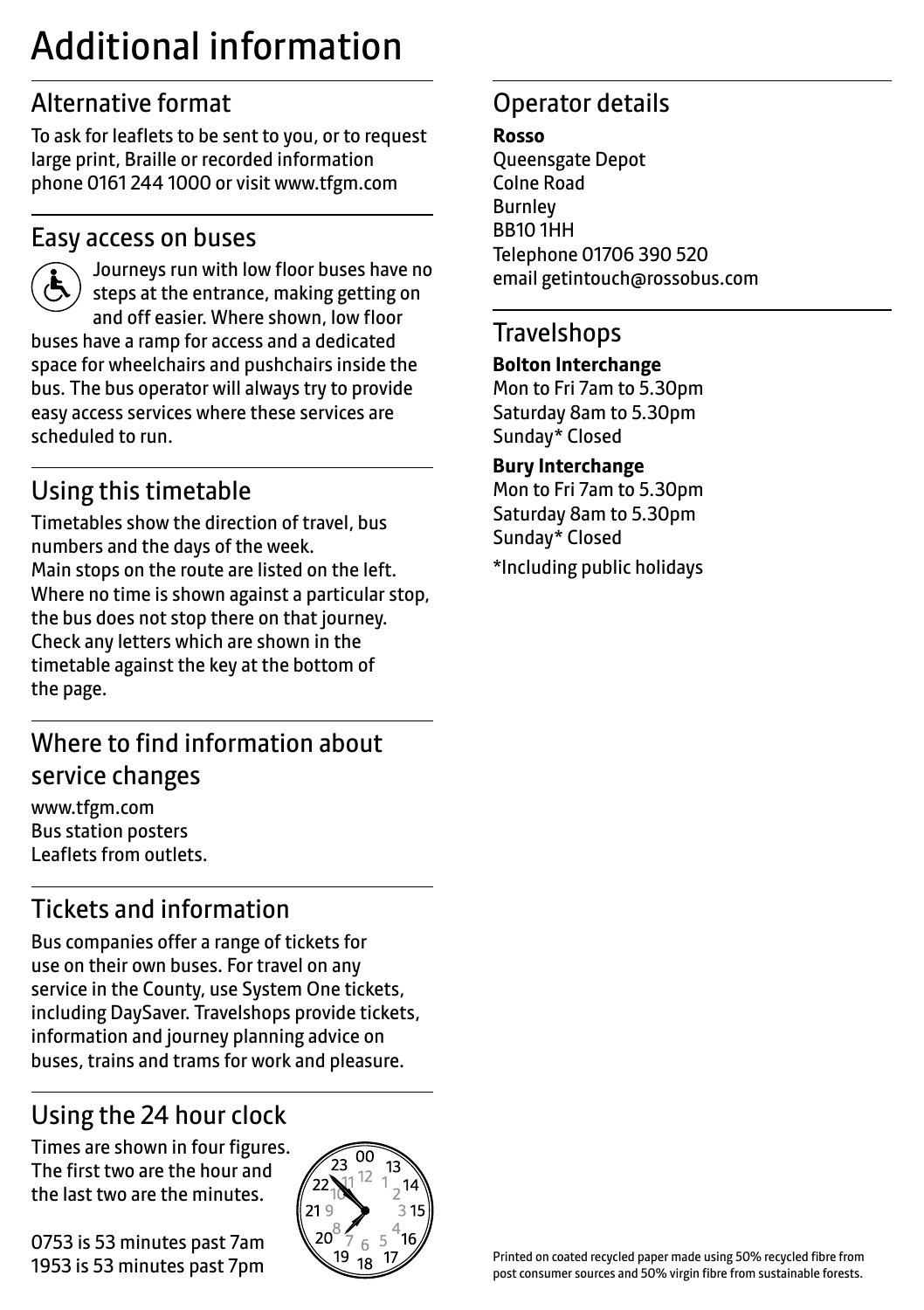

event will Transport for Greater Manchester be liable for any loss that may arise from this information being inaccurate.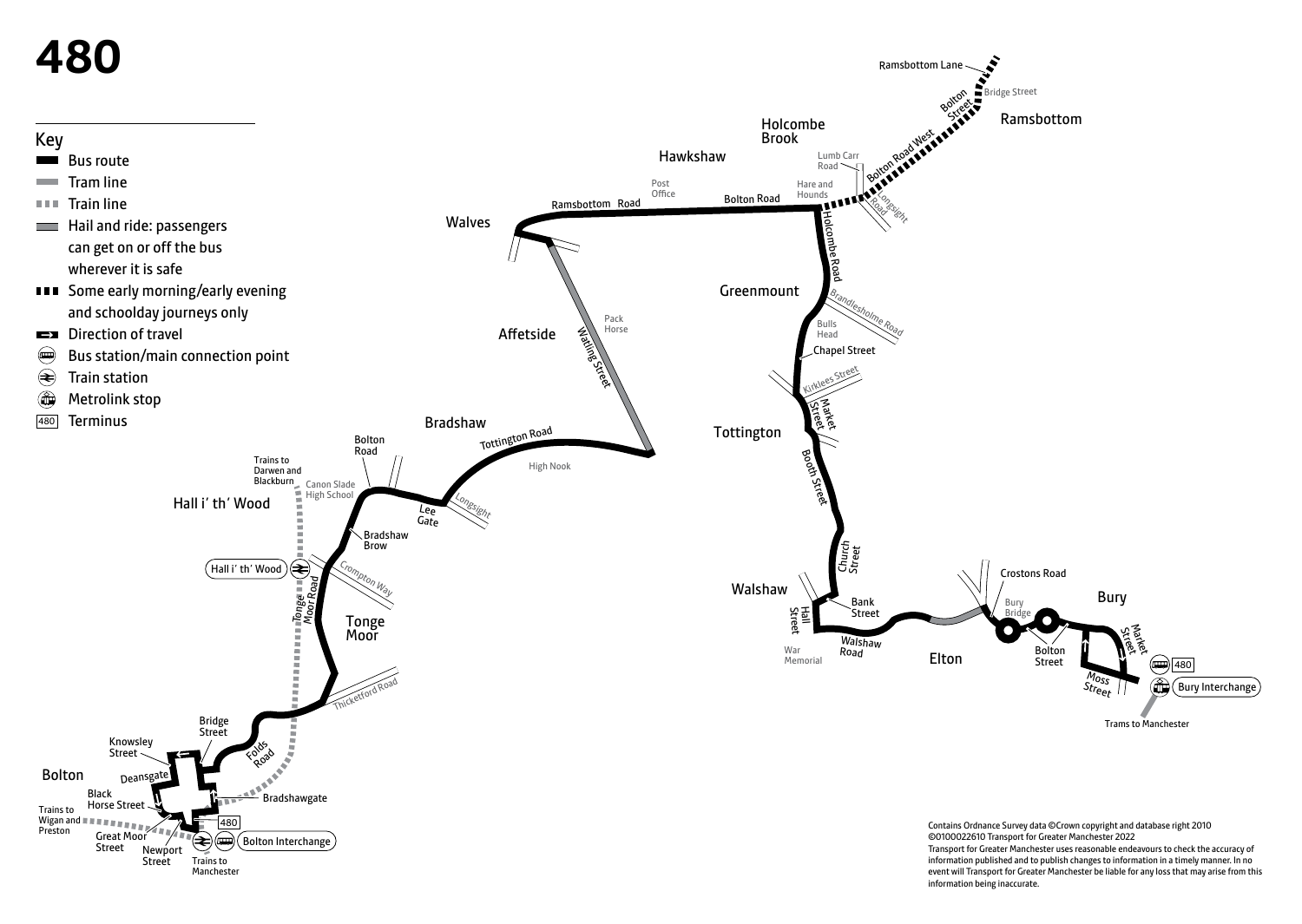## Mondays to Fridays

|                                    |           | ⋒              | M                              |      | M         | M    | M    | M         | M    | M              | M    | M    |
|------------------------------------|-----------|----------------|--------------------------------|------|-----------|------|------|-----------|------|----------------|------|------|
|                                    | SН        | SD b           |                                |      |           | SD c | SН   |           |      |                |      |      |
| Bury, Interchange                  |           | 0720 0825      |                                |      | 1425 1525 |      | 1525 | 1625      | 1725 | 1923           | 2123 | 2323 |
| Walshaw, War Memorial              |           |                | 0731 0836                      |      | 1436      | 1536 | 1536 | 1636      | 1736 | 1933           | 2133 | 2333 |
| <b>Tottington, Kirklees Street</b> |           | 0736 0841      |                                | and  | 1441      | 1541 | 1541 | 1641      | 1741 | 1937           | 2137 | 2337 |
| Holcombe Road/Bolton Road          |           |                | 0740 0845 every 1445 1545 1545 |      |           |      |      | 1645 1745 |      | 1942 2142 2342 |      |      |
| Walves                             |           | 0803 0806 0851 |                                | hour | 1451      | 1551 | 1551 | 1651      | 1751 | 1948 2148      |      |      |
| <b>High Nook</b>                   | 0808 0811 |                | 0856 until                     |      | 1456      | 1556 | 1556 | 1656      | 1756 | 1953           | 2153 |      |
| Tonge Moor Road/Crompton Way       | 0817      | 0826 0905      |                                |      | 1505      | 1605 | 1605 | 1705      | 1805 | 2002 2202      |      |      |
| Bolton, Interchange                | 0831      | 0843 0919      |                                |      | 1519      | 1619 | 1619 | 1719      | 1819 | 2014 2214      |      |      |

# Saturdays **Saturdays** Saturdays and public holidays and public holidays

(except Christmas and New Year period)

|                                    |           | M               |      | M    |                     | M         | M    | M         | M    | M    | M         | M    | M    |
|------------------------------------|-----------|-----------------|------|------|---------------------|-----------|------|-----------|------|------|-----------|------|------|
| Bury, Interchange                  |           | 0825            |      | 1725 | 1923                | 2123      | 2323 | 0923      | 1123 | 1323 | 1523      | 1723 | 1923 |
| Walshaw, War Memorial              |           | 0836            |      | 1736 | 1933                | 2133      | 2333 | 0933      | 1133 | 1333 | 1533      | 1733 | 1933 |
| <b>Tottington, Kirklees Street</b> |           | 0841            | and  | 1741 | 1937                | 2137      | 2337 | 0937      | 1137 | 1337 | 1537      | 1737 | 1937 |
| Holcombe Road/Bolton Road          |           | 0845 every      |      |      | 1745 1942 2142 2342 |           |      | 0942 1142 |      | 1342 | 1542      | 1742 | 1942 |
| Walves                             | 0751      | 0851            | hour | 1751 |                     | 1948 2148 |      | 0948 1148 |      | 1348 | 1548      | 1748 |      |
| <b>High Nook</b>                   |           | 0756 0856 until |      | 1756 | 1953 2153           |           |      | 0953 1153 |      | 1353 | 1553 1753 |      |      |
| Tonge Moor Road/Crompton Way       |           | 0805 0905       |      |      | 1805 2002 2202      |           |      | 1002 1202 |      | 1402 | 1602      | 1802 |      |
| Bolton, Interchange                | 0819 0919 |                 |      | 1819 | 2014 2214           |           |      | 1014      | 1214 | 1414 | 1614      | 1814 |      |

For details of buses during the Christmas and New Year period, please phone 0161 244 1000

M – Journey provided partly with the financial support of Transport for Greater Manchester

b – Runs via Ramsbottom, departing from Ramsbottom, Market Place at 0750. Arrives at Canon Slade School at 0822

c – Starts from St Gabriel's High School at 1515

f – Starts from Ramsbottom, Market Place 13 minutes earlier

SD – Schooldays only

SH – School holidays only

& - All bus 480 journeys are run using easy access buses. See inside front cover of this leaflet for details